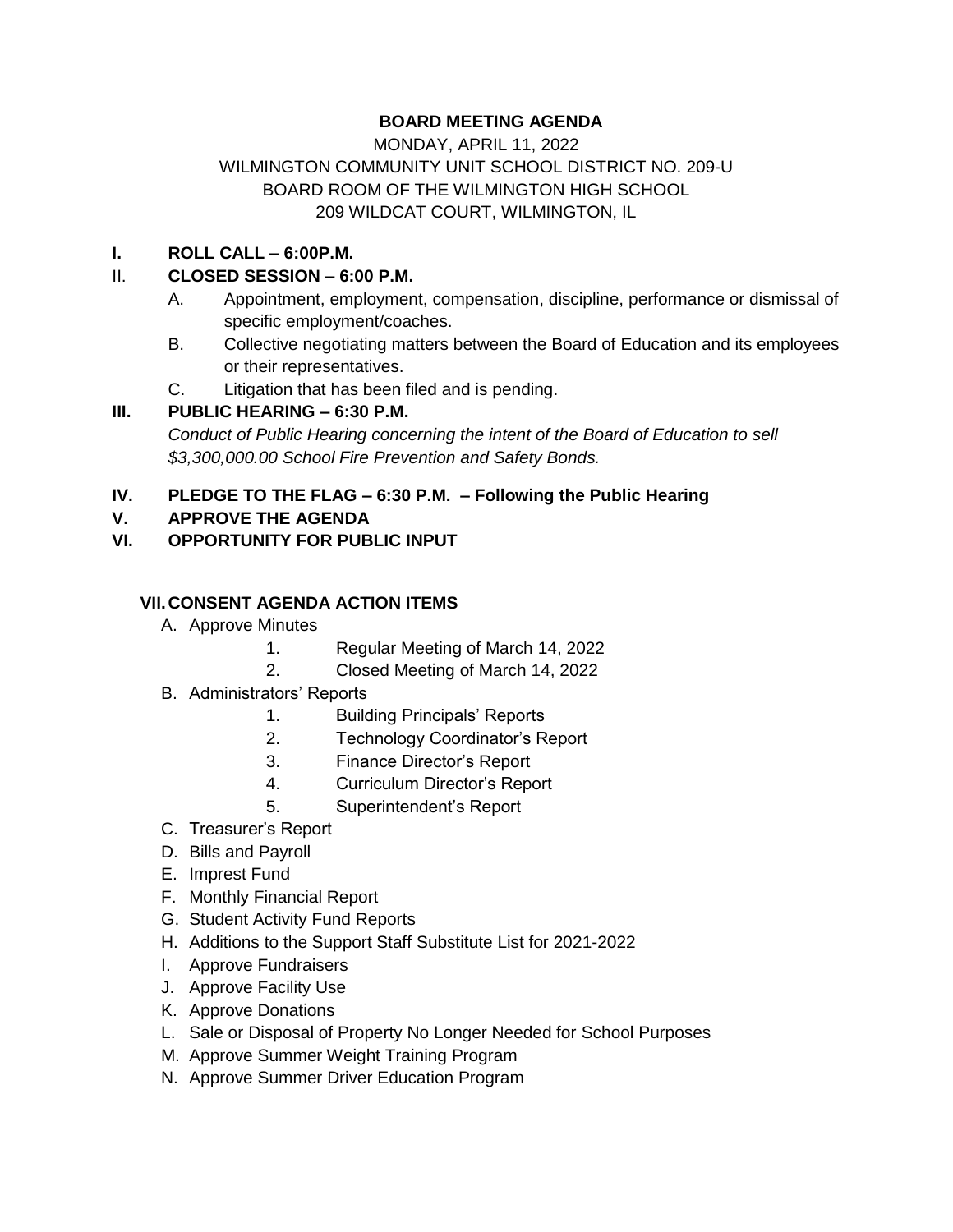- O. Approve Purchase of Technology Equipment for Staff Members with Payroll **Deductions**
- P. Approve Illinois Elementary School Association Membership for 2022-2023
- Q. Approve Illinois High School Association Membership 2022-2023
- R. Approve Resolution 5-22: Public Hearing of Tentative Amended Budget

S. Approve Seeking Bids on Materials and Concrete for the Building Trades House Expected to Begin in the 2022-2023 School Year

T. Approve Consolidated District Plan

# **VIII. OTHER ACTION ITEMS**

- A. Approve Consent Agenda Action Items
- B. Personnel
	- 1. Resignations or Terminations
		- a. One WHS Custodian
	- 2. Retirements
		- a. One WHS Principal
		- b. One SIS Custodian
	- 3. Leaves of Absence
	- 4. Reassignments
	- 5. Recommendations for Employment
		- a. Summer Worker Positions for Technology Department
		- b. Student Summer Worker Positions for Custodial/Maintenance **Department**
		- c. Additional Summer Hours for Guidance Counselors
		- d. Summer Weight Training Instructors
		- e. Part-Time, Summer, Technology Department Employees
		- f. One SIS (Other) Attendance Secretary
		- g. One SIS Library Aide
		- h. One 3-Hour SIS Server
		- i. One WMS Girls' PE/Health Teacher
		- j. One WHS PE Teacher
		- k. One WHS Assistant Girls' Basketball Coach
		- l. One WHS Volunteer Assistant Softball Coach
		- m. One Seasonal, Non-Union, Part-Time Groundskeeper
- C. Purchase, Adopt, and Implement Textbooks
- D. Approve Participation and Expenses for Board Members to Attend the Joint Annual Conference
- E. Approve the Title I School-Wide Plans for Bruning, SIS, WMS, and WHS
- F. Approve Bruning, L.J. Stevens, Wilmington Middle School and Wilmington High School Student/Parent Handbooks for 2022-2023
- G. Approve a 1-year transitional contract for an Elementary School Assistant Principal